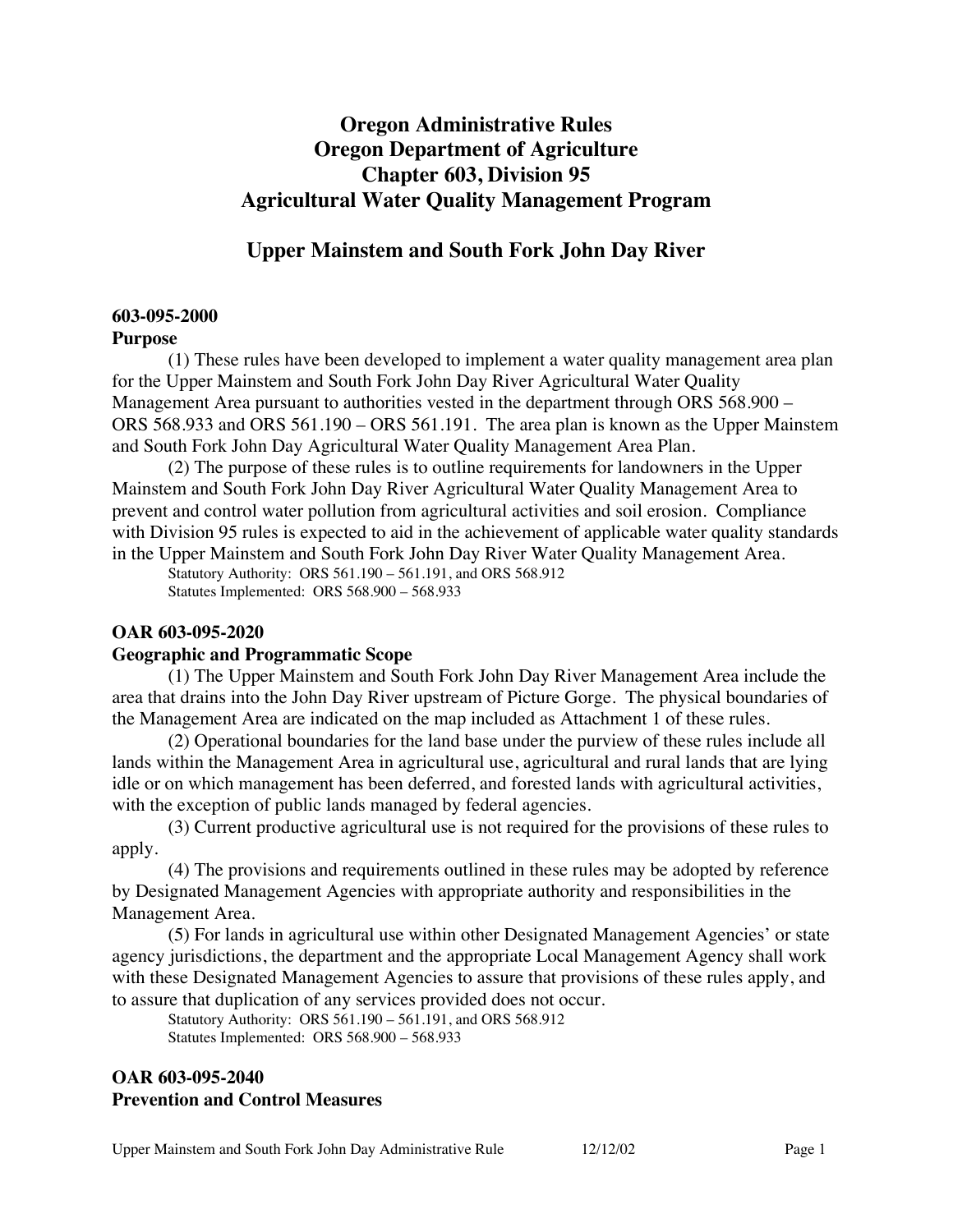(1) Limitations

(a) All landowners or operators conducting activities on agricultural lands are provided the following exemptions from the requirements of OAR 603-095-2040(2)-(6) (Prevention and Control Measures).

(A) A landowner or operator shall be responsible for water quality caused only by conditions on land managed by the landowner or operator.

(B) Criteria do not apply to conditions resulting from unusual weather events or other circumstances not within the reasonable control of the landowner or operator. Reasonable control of the landowner means that technically sound and economically feasible measures must be available to address conditions described in Prevention and Control Measures.

(2) Waste Management: Effective on rule adoption, no person subject to these rules shall violate any provisions of ORS 468B.025 or 468B.050.

(3) Livestock Management: By January 1, 2006, livestock areas shall be managed to control direct discharge of pollutants.

(4) Uplands Management: By January 1, 2006, within the vegetative growth capability of the site, private land and access route management must foster sufficient vegetation to protect water quality by providing infiltration, filtering of sediment and animal wastes, and stabilization of soil.

(5) Streamside Management: By January 1, 2006, management of streamside areas must allow the establishment, growth and active recruitment of vegetation, consistent with the vegetative growth capability of the site, for protection of water quality by filtering sediment, stabilizing streambanks, and providing shade.

(6) Irrigation Management: By January 1, 2006, irrigation must be done in a manner that limits the amount of pollutants entering waters of the state.

Statutory Authority: ORS 561.190 – 561.191, and ORS 568.912 Statutes Implemented: ORS 568.900 – 568.933

### **OAR 603-095-2060**

### **Complaints and Investigations**

(1) When the department receives notice of an alleged occurrence of agricultural pollution through a written complaint, its own observation, through notification by another agency, or by other means, the department may conduct an investigation. The department may, at its discretion, coordinate inspection activities with the appropriate Local Management Agency.

(2) Each notice of an alleged occurrence of agricultural pollution shall be evaluated in accordance with the criteria in ORS 568.900 to 568.933 or any rules adopted thereunder to determine whether an investigation is warranted.

(3) Any person allegedly being damaged or otherwise adversely affected by agricultural pollution or alleging any violation of ORS 568.900 to 568.933 or any rules adopted thereunder may file a complaint with the department.

(4) The department will evaluate or investigate a complaint filed by a person under section OAR 603-095-2060(3) if the complaint is in writing, signed and dated by the complainant and indicates the location and description of:

(a) The waters of the state allegedly being damaged or impacted; and

(b) The property allegedly being managed under conditions violating criteria described in ORS 568.900 to 568.933 or any rules adopted thereunder.

(5) As used in section OAR 603-095-2060(4), "person" does not include any local, state or federal agency.

Upper Mainstem and South Fork John Day Administrative Rule 12/12/02 Page 2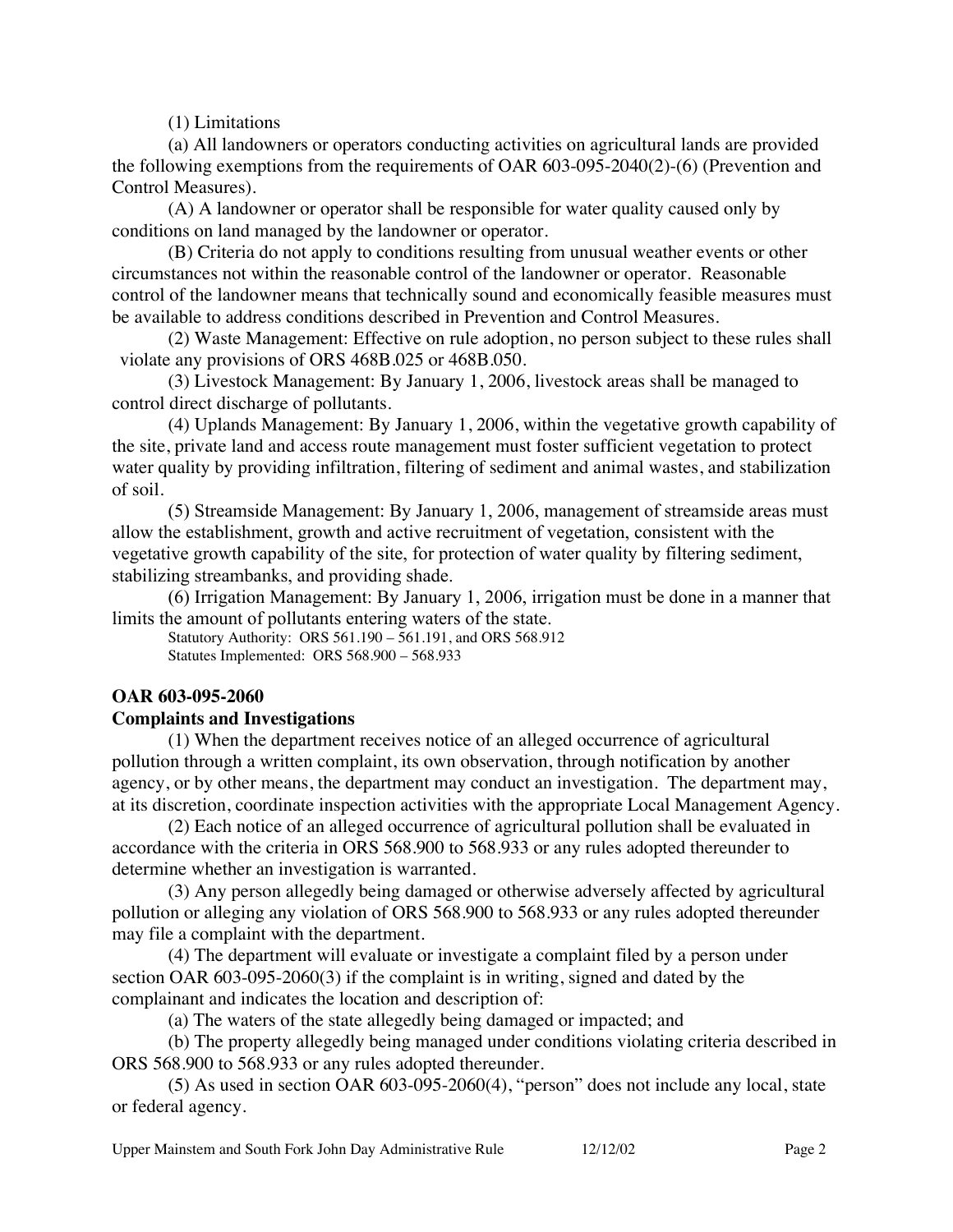(6) Notwithstanding OAR 603-095-2060(4), the department may investigate at any time any complaint if the department determines that the violation alleged in the complaint may present an immediate threat to the public health or safety.

(7) If the department determines that a violation of ORS 569.900 to 568.933 or any rules adopted therefore has occurred, the landowner may be subject to the enforcement procedures of the department outlined in OAR 603-090-0060 through 603-090-0120.

Statutory Authority: ORS 561.190 – 561.191, and ORS 568.912 Statutes Implemented: ORS 568.900 – 568.933